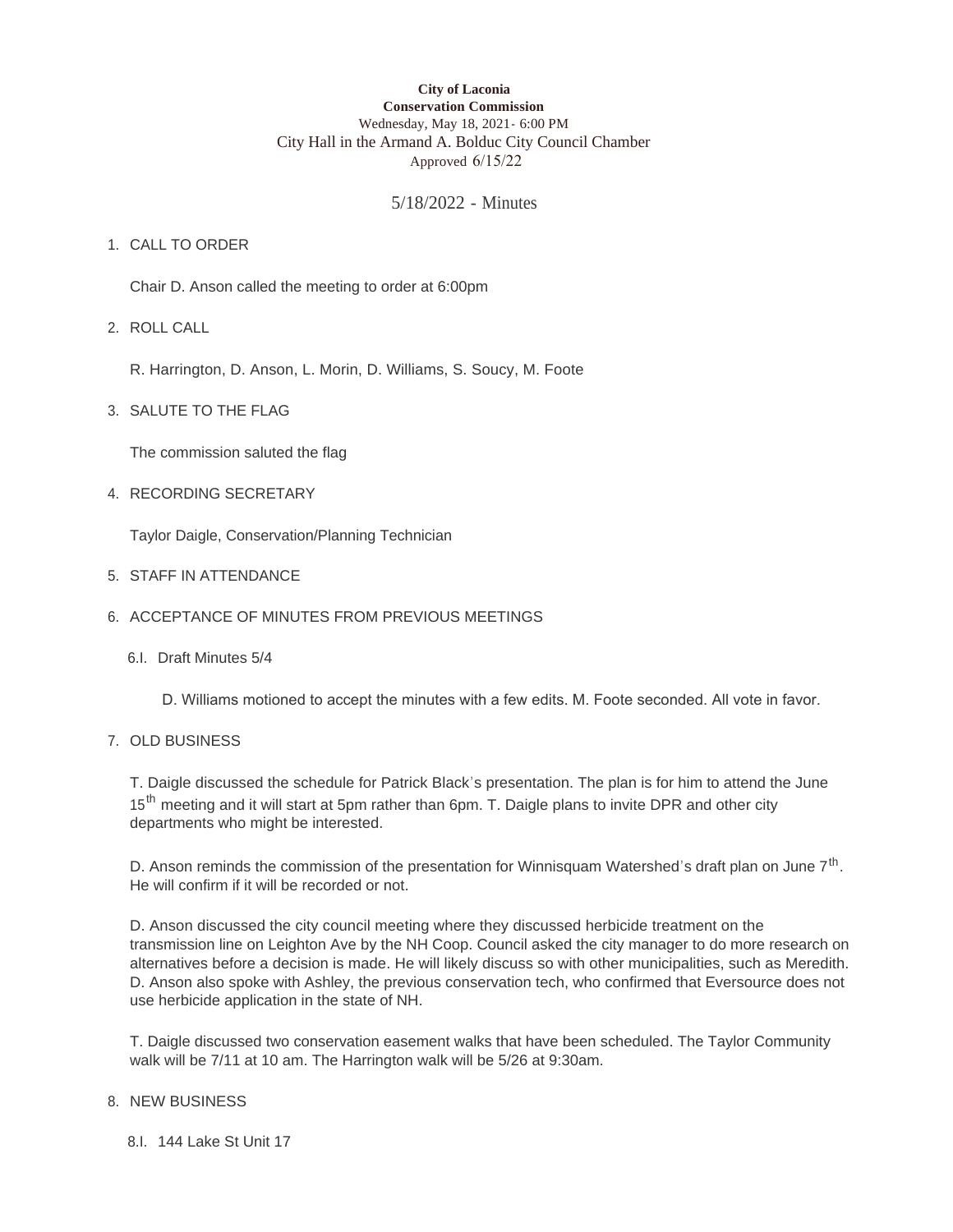The applicant, Bob Draper, addressed the commission. Their current deck is 9x12 and was originally built that way to allow access to the water on the narrow strip of land next to their home. The area is no longer used for launching, and they would like to enlarge their deck to 11x17 to better fit their family and activities. There is an intermittent stream to the south of their home in which there is a 75-foot buffer. The stream dries up in the summers. The owners have planted shrubs along the edge of this stream for their own buffer and view.

M. Foote asked about the dimensions of the deck and clarification about the footprint. S. Soucy asked about the orientation of the stairs. They will remain at the same angle but slightly larger.

M. Foote motions to support the application with the condition that acquire the proper state permit (shoreland). D. Williams seconded. All vote in favor.

#### 8.II. 224 Endicott Street East

Randall Shuey, wetland scientists and representative for the applicant, addressed the commission. The wetlands on this property are no longer protected by the city's buffer regulations based on their size. They collect a small amount of drainage on the site, but not substantial. The larger of the two wetlands still has a forested buffer. The applicant is proposing to fill the smaller, 702 sqft, wetland and is asking for the commission's signature on their DES Expedited permit.

M. Foote asks how much of the original development is already built? 4 of the units are substantially built and the driveway and utilities are in.

D. Anson asks if either of these wetlands are vernal pools. The applicant clarifies that they are not vernal pools.

L. Morin asked about the TRC comments, specifically the drainage and landscaping. The DES permit plans show the improvements to drainage as requested at the TRC. The landscaping plan is not fully complete because the applicant was waiting on the commission's comments.

D. Anson asked about the old wetland fill permit? Applicant addressed that the fill never happened because the approved development was never constructed (early 2000s).

S. Soucy asked about a barrier or landscaping around the larger of the two wetlands? Applicant suggested any planting should be tolerant of disturbance based on the fact that the driveway will be very close. S. Soucy asked if a gravel driveway is better or worse than paved? The applicant states that gravel would be more troublesome because of washouts and needing more repairs. The applicant also notes concern for using porous pavement and suggests that it would not be the best option.

The commission asks about the drainage on the property. Applicant addresses that they have designed it so that there is no change in peak flow, and the water will be held in detention areas and released through a spreader, and not a concentrated flow.

The applicant also discusses the planned erosion controls including the erosion control mat on the eastern slope of the property and where the silt socks will be placed. D. Williams asks for his opinion on silt socks around the entire perimeter of the construction project. Applicant addresses that most of that would not be doing anything, but they are designed for areas of concern.

M. Foote motions to support the application with the conditions:

- Silt socks will be used throughout construction
- Snow storage should be located away from the remaining wetland
- Areas that are not graded for construction of the units should not be maintained/mowed
- Suggested wildflowers are planted in the northern and western sections of the property